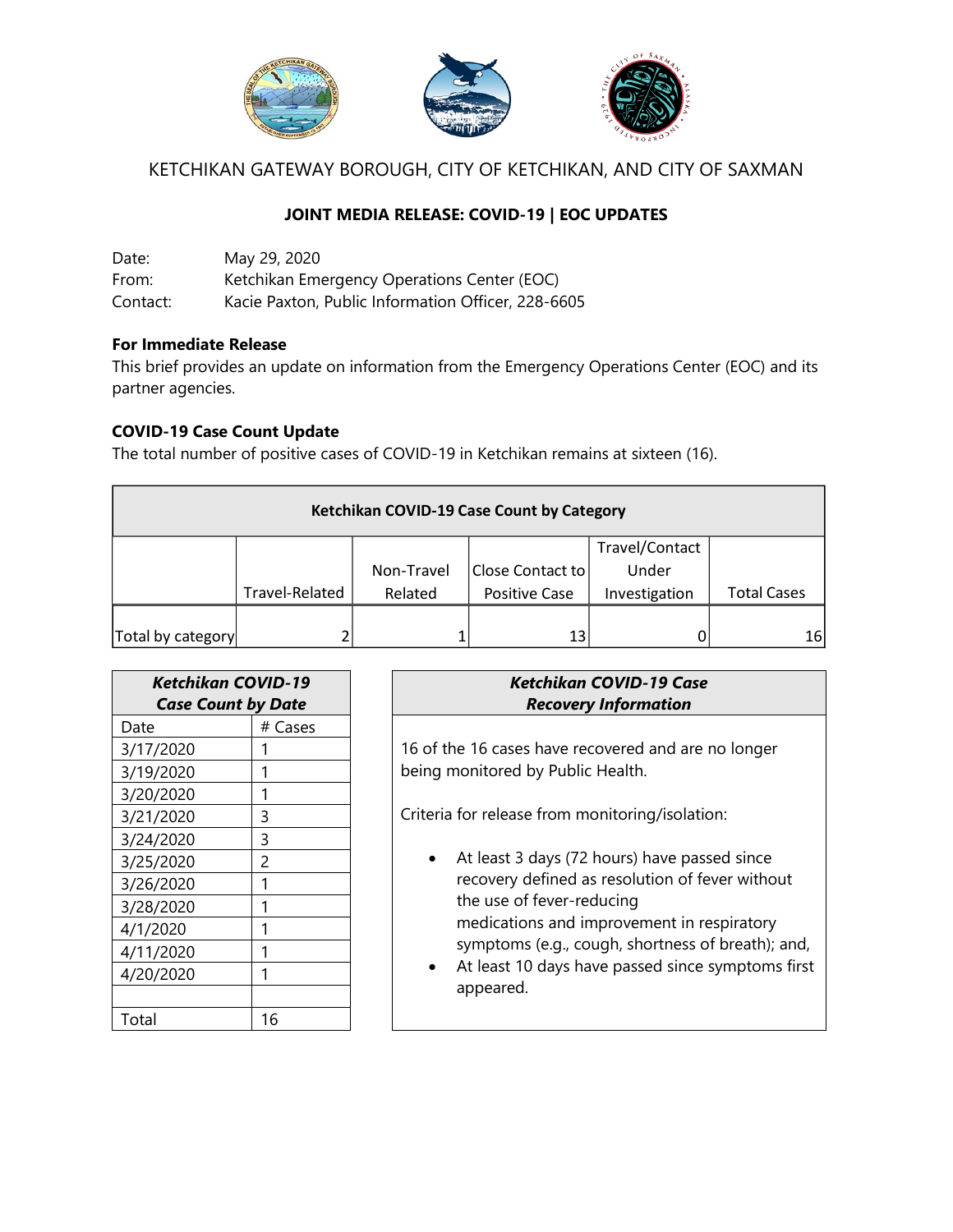### **COVID-19 Testing Update**

| <b>Tests Conducted</b>    | <b>Positive Results</b>  | <b>Negative Results</b> | <b>Pending Results</b> |
|---------------------------|--------------------------|-------------------------|------------------------|
| 1317                      |                          | 1189                    | 112                    |
|                           |                          |                         |                        |
| <b>Toota Administered</b> | <b>Donulation Tested</b> |                         |                        |



| If you experience any symptoms of<br>COVID-19, contact your regular provider or | <b>Testing capacity:</b>  |        |
|---------------------------------------------------------------------------------|---------------------------|--------|
| our testing hotline at                                                          | <b>Current Test kits:</b> | 1,766  |
| 247-TEST (8378)                                                                 | Test kits on order:       | 10,000 |

## **Ketchikan Personal Protective Equipment (PPE) Inventory**

Ketchikan currently has the following PPE equipment available, with additional equipment on order:

| <b>Current Inventory</b>       | Quantity |
|--------------------------------|----------|
| N95 Masks (ea)                 | 6309     |
| Surgical Masks (ea)            | 52015    |
| <b>Masks with Face Shields</b> | 2202     |
| Goggles (ea)                   | 103      |
| Exam Gloves (bx 100)           | 978      |
| Gowns (ea)                     | 1743     |
| Gowns heavy duty (ea)          | 3        |
| Gowns Kit, full isolation      | 4        |
| Hoods                          | 16       |
| PAPR (ea)                      | 33       |
| PAPR Hoods (ea)                | 115      |
| Hand Sanitizer (4oz bottle)    | 1763     |
| Hand Sanitizer (8oz bottle)    | 80       |
| Hand Sanitizer (16oz pump)     | N        |
| Hand Sanitizer pump bottle     | 28       |
| Alcohol Prep Pads (ea)         | 27815    |
| Sanitation Wipes (containers)  | 407      |
| Cloth face masks               | 20       |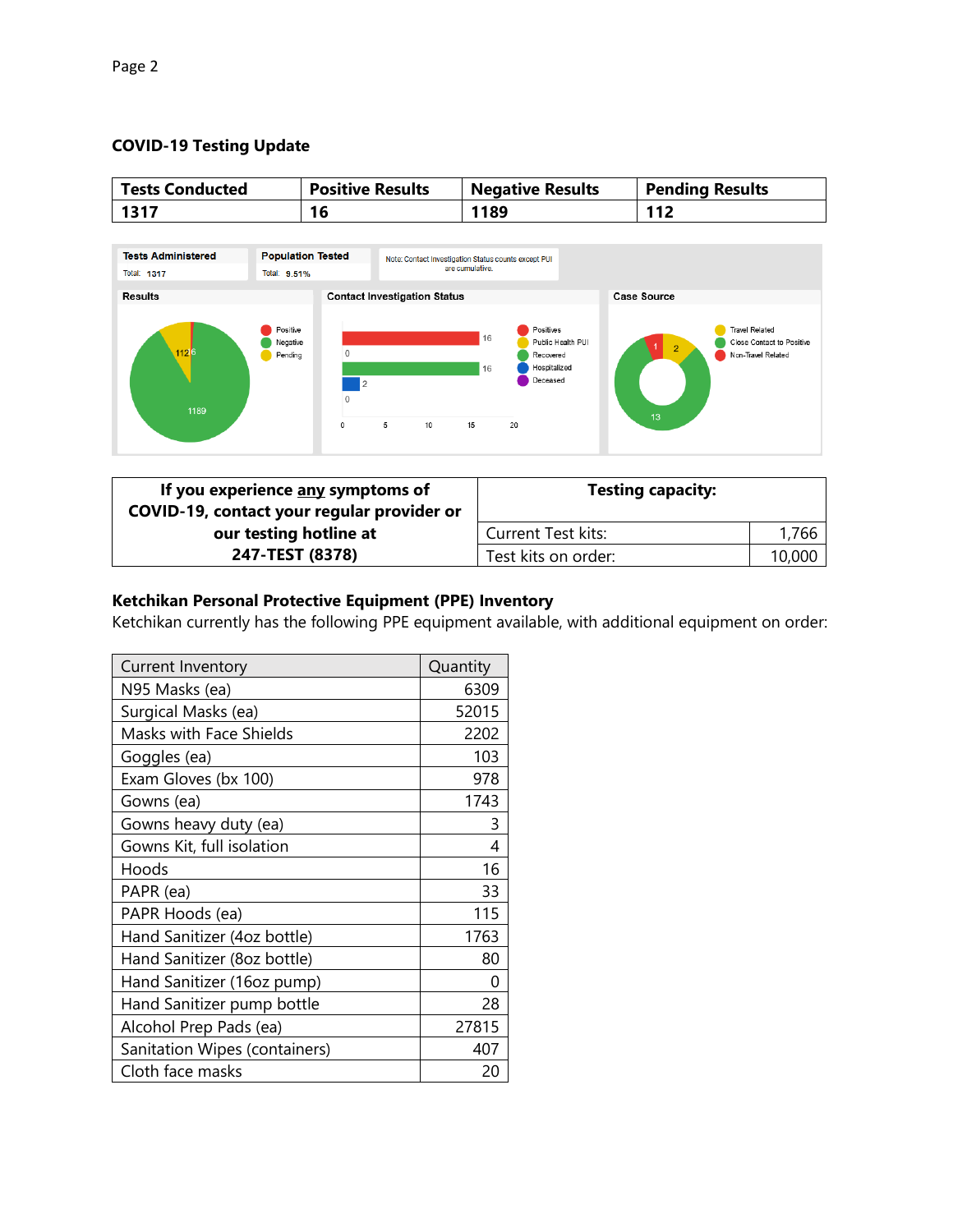**Step Back Into Society Responsibly…**



As so artfully expressed by artist Evon Zerbetz, we encourage our citizens to be mindful of others when stepping back into society. Please closely follow the Governor's guidance for personal responsibility. Governor Dunleavy's Reopen Alaska Responsibly Plan Phase 3/4 Guidance provides strategies and resources for Alaskans to keep themselves, their families, and their communities safe. The guidance document includes:

- Individual Actions (personal hygiene, social interactions, cleaning protocol)
- Business Responsibilities, including Restaurants and Bars, Childcare, Day Camps, Mass Transit - Except as listed in "Special Populations" all mandates have been changed to advisories.
- Community Mitigation Measures
- Special Populations, including Fishing and Seafood Processing, Health Care, Travel, -Mandates 10, 15, 17, and 18 remain in effect.

The Phase 3/4 detailed quidance is available at:<https://covid19.alaska.gov/reopen/>

We expect an announcement on an update to Alaska Health Mandate 10 (Interstate Travel) by the Governor this evening. The Alaska Health Mandates are available at <https://covid19.alaska.gov/health-mandates/>

#### **Weekly Free Drive-Up Clinic Scheduled for Each Wednesday and Thursday**

We had another good turnout for this week's drive-up testing clinic, with 63 individuals participating on May 27 and 28. Each person tested will receive notification from a health care provider with the test results—either positive or negative—as soon as the results are received.

With the ongoing demand for COVID-19 testing, the EOC will continue to provide a free drive-up clinic each Wednesday and Thursday from 11 a.m. to 1 p.m. at Berth 3.

The EOC would like to extend thank you to Creekside Family Clinic, Ketchikan Public Health, and PeaceHealth Medical Center for providing the health care providers to conduct the testing.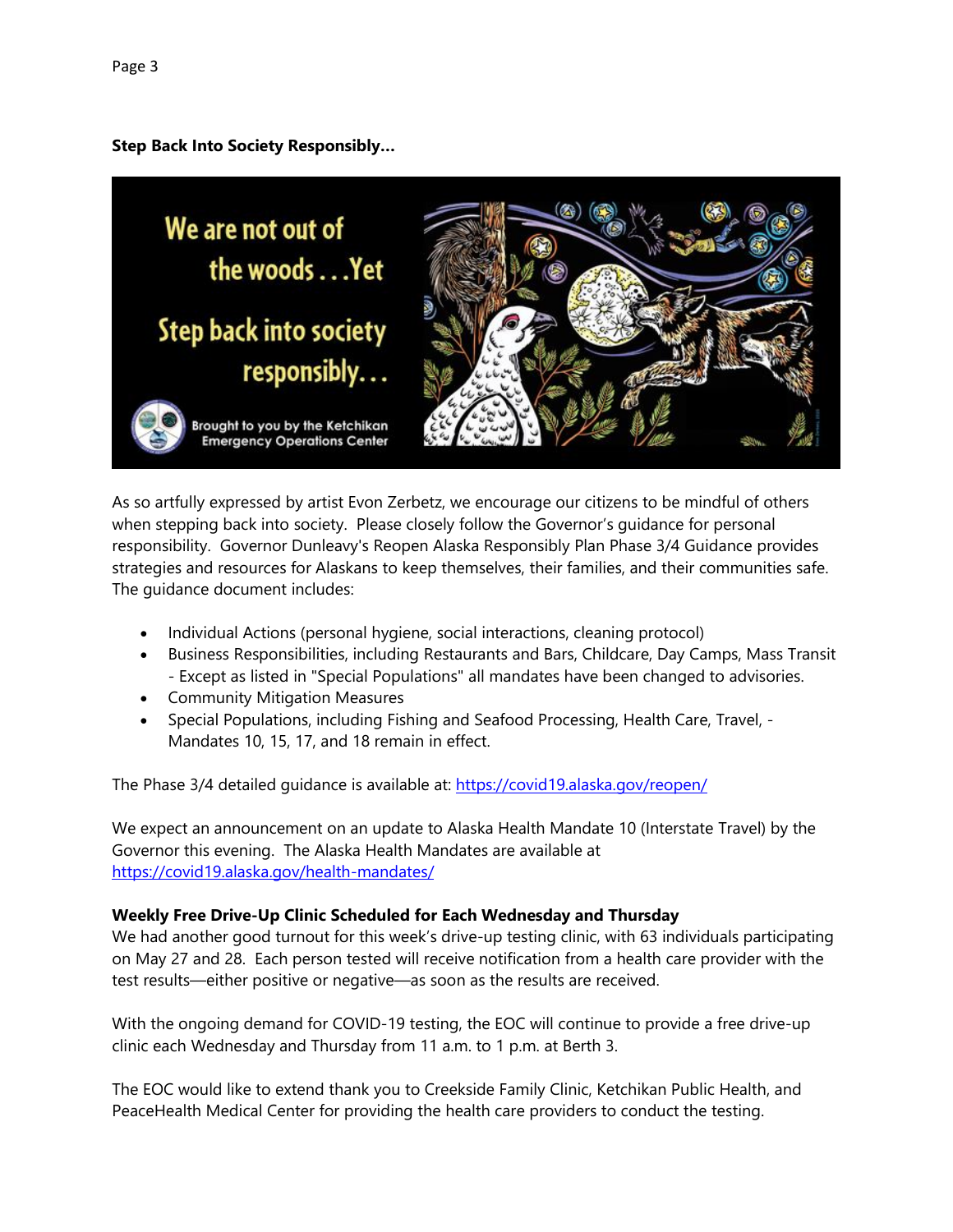The weekly free testing clinic is offered to symptomatic individuals as well as certain asymptomatic individuals. We encourage anyone with any of these symptoms to seek testing:

 Cough, chills, difficulty breathing, diminished sense of taste or smell, diarrhea, fatigue, fever, headache, muscle/joint aches, nausea/vomiting, rash, runny nose, or sore throat.

In addition to individuals with any symptom consistent with COVID-19 we encourage the following self-identified asymptomatic individuals to seek testing:

- Anyone 65 years and older
- Anyone who lives in a nursing home or long-term care facility
- People of all ages with underlying medical conditions, particularly if not well-controlled, including:
	- **People with chronic lung disease or moderate to severe asthma**
	- **People who have serious heart conditions**
	- **People who are immunocompromised**
	- **People with severe obesity (body mass index [BMI] of 40 or higher)**
	- **People with diabetes**
	- **People with chronic kidney disease undergoing dialysis**
	- **People with liver disease**
- Anyone working with or caring for a member of a vulnerable population, such as listed above
- Any healthcare worker or first responder, regardless of field (EMS, Dental, clinic, hospital, etc)
- Anyone who has recently traveled outside of Ketchikan (in or out of state)

Pre-test screening will occur on site, or people can be screened in advance by calling 247-TEST.

To participate in the testing:

- Wear a mask or face covering
- Adults will need to have a current photo i.d.
- One household per vehicle
- Screening and testing is performed in the safety of your own vehicle

Cars will turn onto the Berth at the traffic signal at the Dock and Front Street intersection, then proceed north toward the Berth 3 pavilion. Signs will mark the location. Follow the orange cones provided that will direct traffic flow to the test table. You will not have to get out of your car. The test will be conducted by local health providers who are following health and safety protocol.

### **First Batch of Wastewater Testing Results Received**

On May 27<sup>th</sup>, the first set of wastewater testing results was received. The data was compiled from a May  $7<sup>th</sup>$  sample and showed that there was no detection of the SARS-CoV-2 virus in the wastewater as of that date. The wastewater testing has been done through the City of Ketchikan Wastewater Treatment Facility Covid-19 to detect whether there is a presence of COVID-19 in Ketchikan. The testing is conducted each week by collecting a 24-hour composite sample. COVID-19 can be detected in wastewater before someone becomes symptomatic, if they become symptomatic at all. The test results can help the EOC's policy group make more informed decisions relative to when or when not to lift restrictions. The data will also be shared with the State Department of Conservation (DEC) for statewide consideration. We are hopeful that we also will receive data from other Alaska communities.